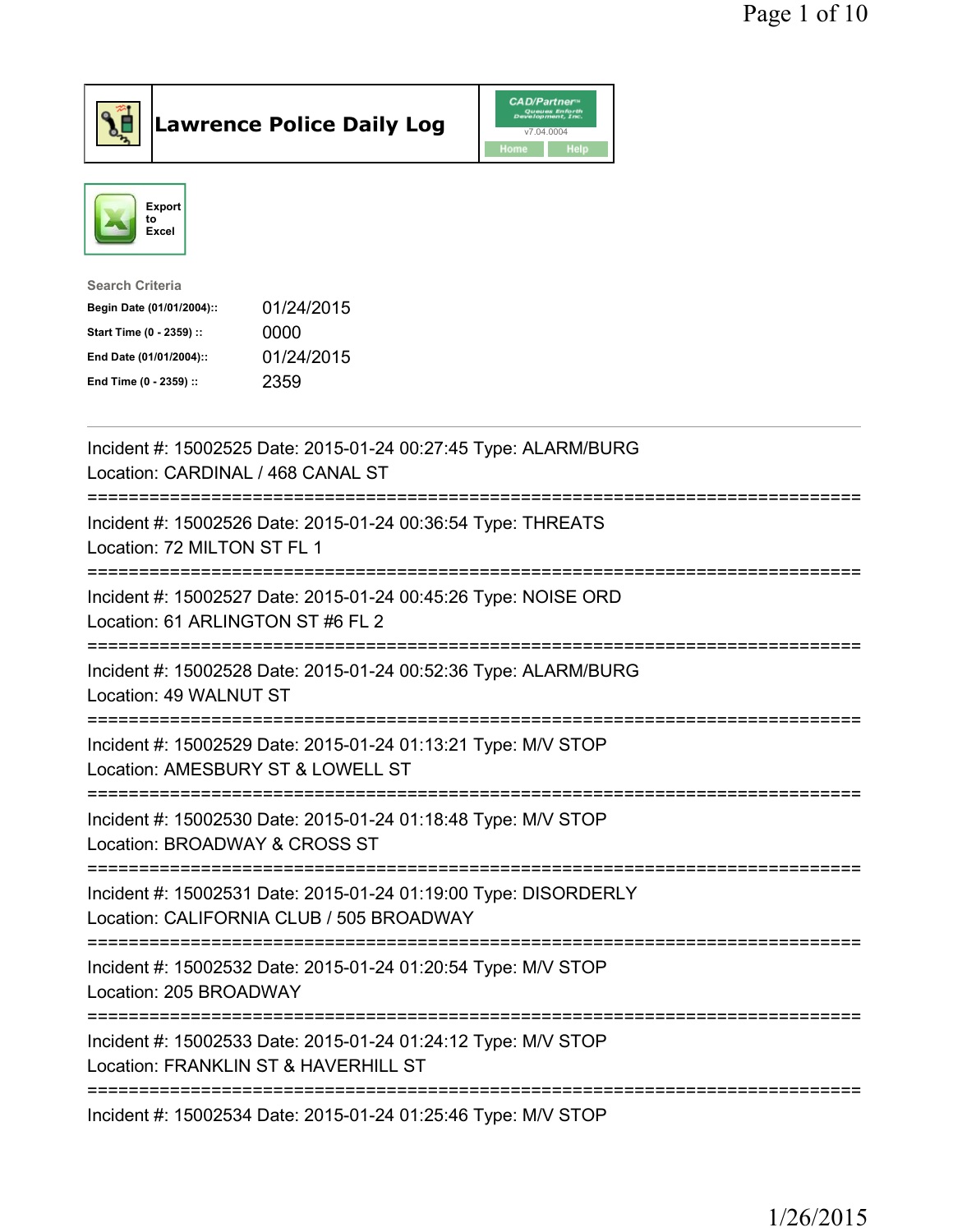| Location: BROADWAY & COMMON ST                                                                                                         |
|----------------------------------------------------------------------------------------------------------------------------------------|
| Incident #: 15002536 Date: 2015-01-24 01:29:13 Type: M/V STOP<br>Location: MILL ST                                                     |
| Incident #: 15002535 Date: 2015-01-24 01:29:17 Type: M/V STOP<br>Location: AMESBURY ST & ESSEX ST                                      |
| Incident #: 15002537 Date: 2015-01-24 01:33:35 Type: M/V STOP<br>Location: BENNINGTON ST & MYRTLE ST                                   |
| Incident #: 15002539 Date: 2015-01-24 01:33:52 Type: M/V STOP<br>Location: COMMON ST & JACKSON ST<br>--------------------              |
| Incident #: 15002538 Date: 2015-01-24 01:34:30 Type: M/V STOP<br>Location: 300 BROADWAY                                                |
| Incident #: 15002540 Date: 2015-01-24 01:35:52 Type: M/V STOP<br>Location: 59 WALNUT ST                                                |
| Incident #: 15002542 Date: 2015-01-24 01:38:03 Type: M/V STOP<br>Location: 32 MANCHESTER ST                                            |
| Incident #: 15002541 Date: 2015-01-24 01:40:24 Type: M/V STOP<br>Location: BROADWAY & ESSEX ST                                         |
| Incident #: 15002543 Date: 2015-01-24 01:43:10 Type: M/V STOP<br>Location: AMESBURY ST & CANAL ST                                      |
| Incident #: 15002544 Date: 2015-01-24 01:43:50 Type: M/V STOP<br>Location: S BROADWAY & SHATTUCK ST                                    |
| ===============================<br>Incident #: 15002545 Date: 2015-01-24 01:48:29 Type: M/V STOP<br>Location: BROADWAY & MANCHESTER ST |
| Incident #: 15002546 Date: 2015-01-24 01:50:22 Type: M/V STOP<br>Location: BROADWAY & WATER ST                                         |
| Incident #: 15002547 Date: 2015-01-24 01:51:01 Type: THREATS<br>Location: 18 WINTHROP AV FL 1                                          |
| Incident #: 15002548 Date: 2015-01-24 01:52:08 Type: M/V STOP<br>Location: BROADWAY & MANCHESTER ST                                    |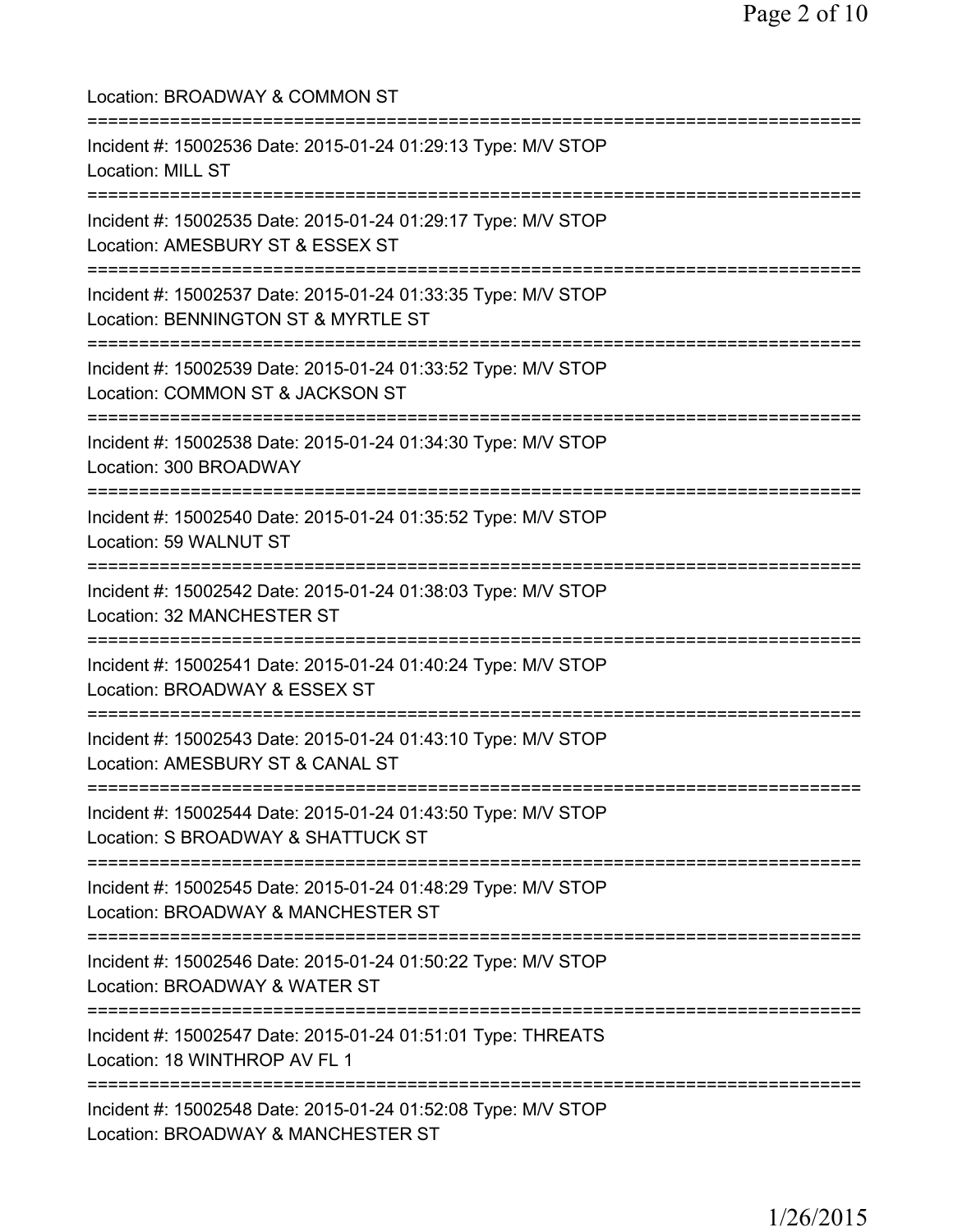| Incident #: 15002550 Date: 2015-01-24 01:55:48 Type: M/V STOP<br>Location: ARLINGTON ST & BROADWAY                              |
|---------------------------------------------------------------------------------------------------------------------------------|
| Incident #: 15002549 Date: 2015-01-24 01:55:50 Type: M/V STOP<br>Location: MYRTLE ST & SPRUCE ST                                |
| Incident #: 15002551 Date: 2015-01-24 01:59:09 Type: M/V STOP<br>Location: 205 BROADWAY                                         |
| Incident #: 15002552 Date: 2015-01-24 02:03:50 Type: M/V STOP<br>Location: FARNHAM ST & PARKER ST                               |
| Incident #: 15002553 Date: 2015-01-24 02:07:34 Type: M/V STOP<br>Location: 205 BROADWAY                                         |
| Incident #: 15002554 Date: 2015-01-24 02:12:58 Type: M/V STOP<br>Location: BROADWAY & MANCHESTER ST                             |
| Incident #: 15002555 Date: 2015-01-24 02:14:46 Type: M/V STOP<br>Location: 392 ESSEX ST                                         |
| Incident #: 15002556 Date: 2015-01-24 02:15:37 Type: M/V STOP<br>Location: FRANKLIN ST & LOWELL ST                              |
| Incident #: 15002557 Date: 2015-01-24 02:21:26 Type: M/V STOP<br>Location: OSGOOD ST & WINTHROP AV                              |
| Incident #: 15002558 Date: 2015-01-24 02:22:51 Type: M/V STOP<br>Location: INMAN ST & S BROADWAY<br>=========================== |
| =============<br>Incident #: 15002559 Date: 2015-01-24 02:25:18 Type: ALARMS<br>Location: 189 WALNUT ST                         |
| Incident #: 15002560 Date: 2015-01-24 02:27:18 Type: M/V STOP<br>Location: S BROADWAY & WEARE ST                                |
| Incident #: 15002561 Date: 2015-01-24 02:28:10 Type: DISORDERLY<br>Location: SAM'S FOOD STORE / 389 BROADWAY                    |
| Incident #: 15002562 Date: 2015-01-24 02:36:27 Type: AUTO ACC/UNK PI<br>Location: CHIMI TRRUCK / 616 ESSEX ST                   |
|                                                                                                                                 |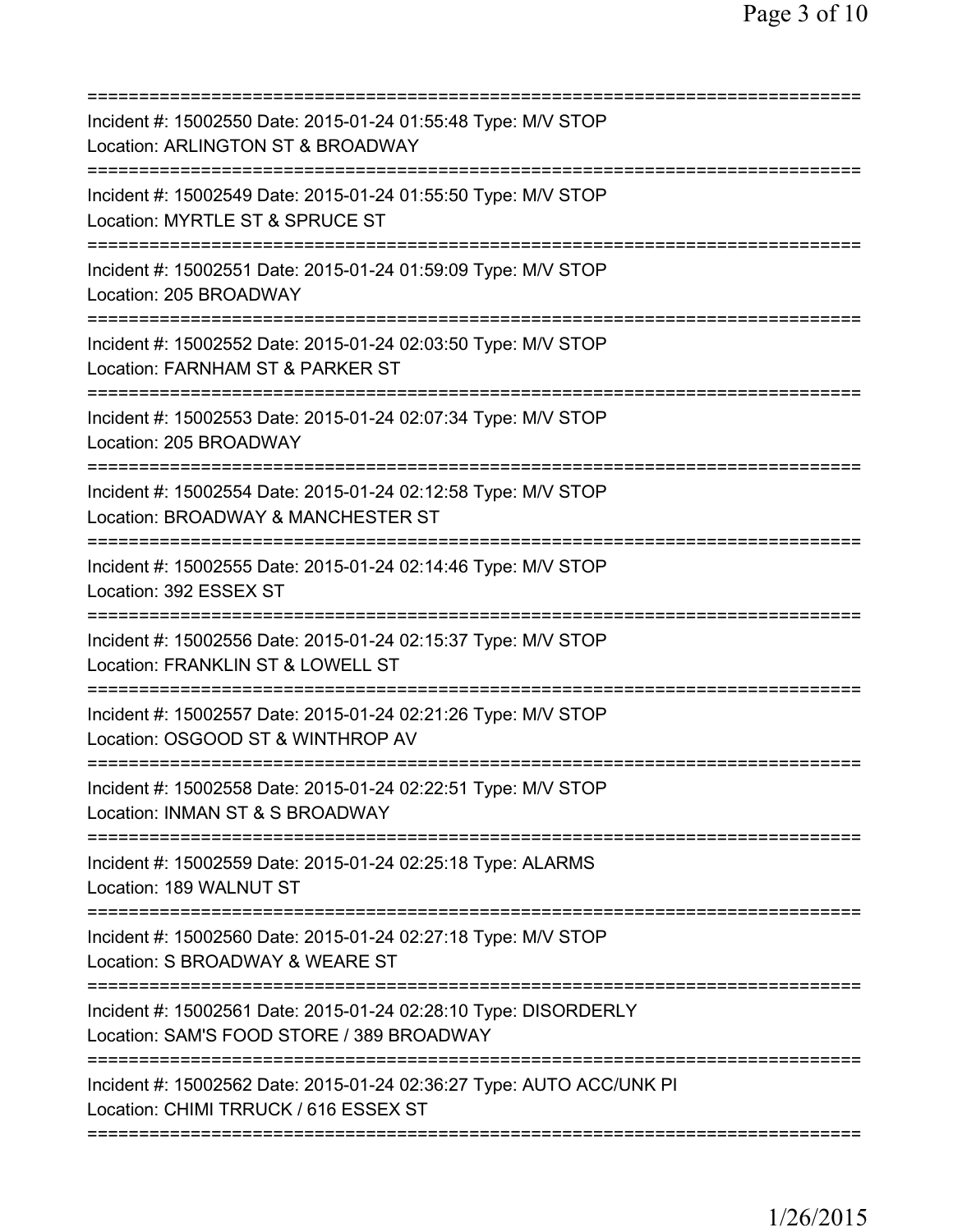| Incident #: 15002563 Date: 2015-01-24 02:36:38 Type: DISORDERLY<br>Location: BRITISH CLUB / 86 CAMBRIDGE ST                               |
|-------------------------------------------------------------------------------------------------------------------------------------------|
| Incident #: 15002564 Date: 2015-01-24 02:46:03 Type: M/V STOP<br>Location: BROADWAY & ESSEX ST                                            |
| Incident #: 15002565 Date: 2015-01-24 02:49:19 Type: M/V STOP<br>Location: ESSEX ST & FRANKLIN ST                                         |
| Incident #: 15002566 Date: 2015-01-24 03:09:05 Type: M/V STOP<br>Location: BROADWAY & VALLEY ST<br>=====================<br>============= |
| Incident #: 15002568 Date: 2015-01-24 03:18:29 Type: MEDIC SUPPORT<br>Location: 343 LOWELL ST<br>-------------------------------          |
| Incident #: 15002567 Date: 2015-01-24 03:18:47 Type: ALARMS<br>Location: 35 CHICKERING ST                                                 |
| Incident #: 15002569 Date: 2015-01-24 03:26:44 Type: DISTURBANCE<br>Location: 28 FLORENCE ST FL 1                                         |
| Incident #: 15002570 Date: 2015-01-24 03:34:15 Type: KEEP PEACE<br>Location: 32 LAWRENCE ST<br>===============================            |
| Incident #: 15002571 Date: 2015-01-24 04:22:52 Type: NOISE ORD<br>Location: 71 PEARL ST                                                   |
| Incident #: 15002572 Date: 2015-01-24 04:44:40 Type: DISORDERLY<br>Location: 12 WOODLAND ST                                               |
| Incident #: 15002573 Date: 2015-01-24 05:32:01 Type: ALARMS<br>Location: 200 COMMON ST                                                    |
| Incident #: 15002574 Date: 2015-01-24 05:46:00 Type: ALARMS<br>Location: 334 LAWRENCE ST                                                  |
| Incident #: 15002575 Date: 2015-01-24 07:39:51 Type: MV/BLOCKING<br>Location: 119 DORCHESTER ST<br>:============                          |
| Incident #: 15002576 Date: 2015-01-24 07:48:12 Type: AUTO ACC/NO PI<br>Location: BERKELEY ST & SWAN ST<br>===========================     |
| Incident #: 15002577 Date: 2015-01-24 07:52:04 Type: ALARMS                                                                               |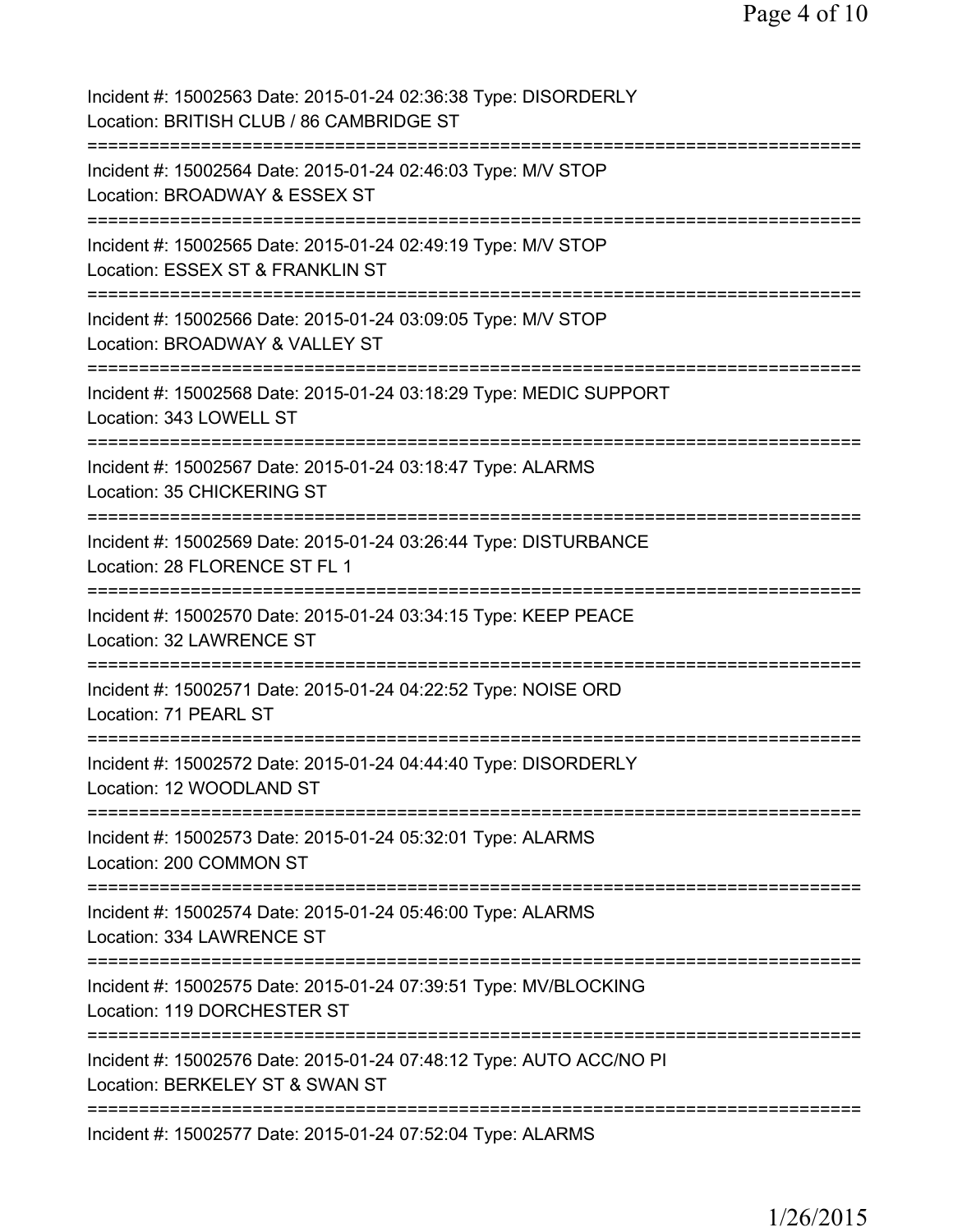Location: 50 TENNEY ST =========================================================================== Incident #: 15002578 Date: 2015-01-24 07:55:29 Type: NOISE ORD Location: 1 MERRIMACK VIEW CT =========================================================================== Incident #: 15002579 Date: 2015-01-24 08:05:58 Type: M/V STOP Location: BROADWAY & METHUEN ST =========================================================================== Incident #: 15002580 Date: 2015-01-24 08:17:27 Type: MV/BLOCKING Location: 117 DORCHESTER ST =========================================================================== Incident #: 15002581 Date: 2015-01-24 08:17:31 Type: M/V STOP Location: BROADWAY & LOWELL ST =========================================================================== Incident #: 15002582 Date: 2015-01-24 08:20:37 Type: DOMESTIC/PROG Location: 27 HANCOCK ST FL 2 =========================================================================== Incident #: 15002583 Date: 2015-01-24 08:29:12 Type: M/V STOP Location: BROADWAY & HAVERHILL ST =========================================================================== Incident #: 15002584 Date: 2015-01-24 08:41:38 Type: ALARMS Location: 150 ARLINGTON ST =========================================================================== Incident #: 15002585 Date: 2015-01-24 08:54:20 Type: LIC PLATE STO Location: 19 HUSE ST =========================================================================== Incident #: 15002586 Date: 2015-01-24 09:56:03 Type: UNKNOWN PROB Location: 357 WATER ST #2 =========================================================================== Incident #: 15002587 Date: 2015-01-24 10:13:31 Type: AUTO ACC/NO PI Location: 348 BROADWAY =========================================================================== Incident #: 15002588 Date: 2015-01-24 10:22:48 Type: AUTO ACC/NO PI Location: MARGIN ST & MELVIN ST =========================================================================== Incident #: 15002589 Date: 2015-01-24 10:54:38 Type: THREATS Location: 259 PROSPECT ST FL 2 =========================================================================== Incident #: 15002590 Date: 2015-01-24 11:01:34 Type: ALARM/BURG Location: 69 STEARNS AV =========================================================================== Incident #: 15002591 Date: 2015-01-24 11:46:51 Type: ANIMAL COMPL Location: 296 PROSPECT ST FL 1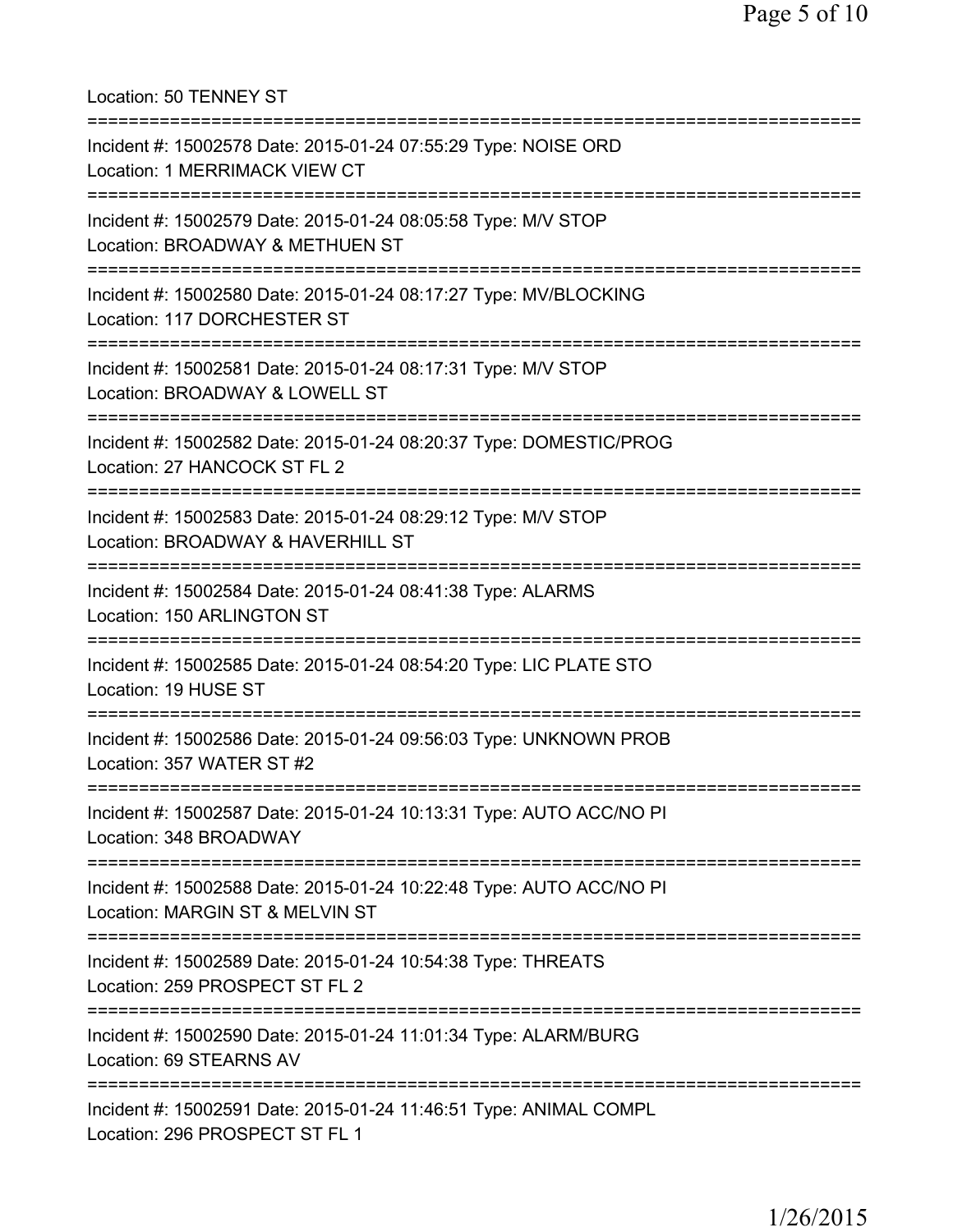| Incident #: 15002592 Date: 2015-01-24 11:49:32 Type: SUS PERS/MV<br>Location: 179 S BROADWAY                                                     |
|--------------------------------------------------------------------------------------------------------------------------------------------------|
| Incident #: 15002593 Date: 2015-01-24 11:57:18 Type: MEDIC SUPPORT<br>Location: 29 ALDER ST FL 3                                                 |
| Incident #: 15002594 Date: 2015-01-24 11:59:41 Type: A&B PAST<br>Location: 132 BRADFORD ST #1<br>=======================                         |
| Incident #: 15002595 Date: 2015-01-24 12:06:03 Type: DRUG OVERDOSE<br>Location: 359 HAVERHILL ST #1B                                             |
| Incident #: 15002596 Date: 2015-01-24 12:06:04 Type: RECOV/STOL/MV<br>Location: 22 EUTAW ST                                                      |
| ===================================<br>Incident #: 15002597 Date: 2015-01-24 12:16:23 Type: MEDIC SUPPORT<br>Location: HAVERHILL ST & JACKSON ST |
| Incident #: 15002598 Date: 2015-01-24 12:41:53 Type: SUS PERS/MV<br>Location: LOWELL ST & WARREN ST                                              |
| Incident #: 15002599 Date: 2015-01-24 12:48:20 Type: AUTO ACC/NO PI<br>Location: E HAVERHILL ST & HIGH ST                                        |
| Incident #: 15002600 Date: 2015-01-24 13:25:59 Type: MV/BLOCKING<br>Location: 342 S BROADWAY                                                     |
| Incident #: 15002601 Date: 2015-01-24 13:35:03 Type: CK WELL BEING<br>Location: 18 WINTHROP AV                                                   |
| Incident #: 15002602 Date: 2015-01-24 13:48:23 Type: AUTO ACC/NO PI<br><b>Location: BERNARD AV</b>                                               |
| Incident #: 15002604 Date: 2015-01-24 13:52:22 Type: LOUD NOISE<br>Location: 442 LOWELL ST                                                       |
| Incident #: 15002603 Date: 2015-01-24 13:52:22 Type: NEIGHBOR PROB<br>Location: 117 BERKELEY ST                                                  |
| Incident #: 15002605 Date: 2015-01-24 13:54:25 Type: SUS PERS/MV<br><b>Location: HALLENAN AV</b>                                                 |
|                                                                                                                                                  |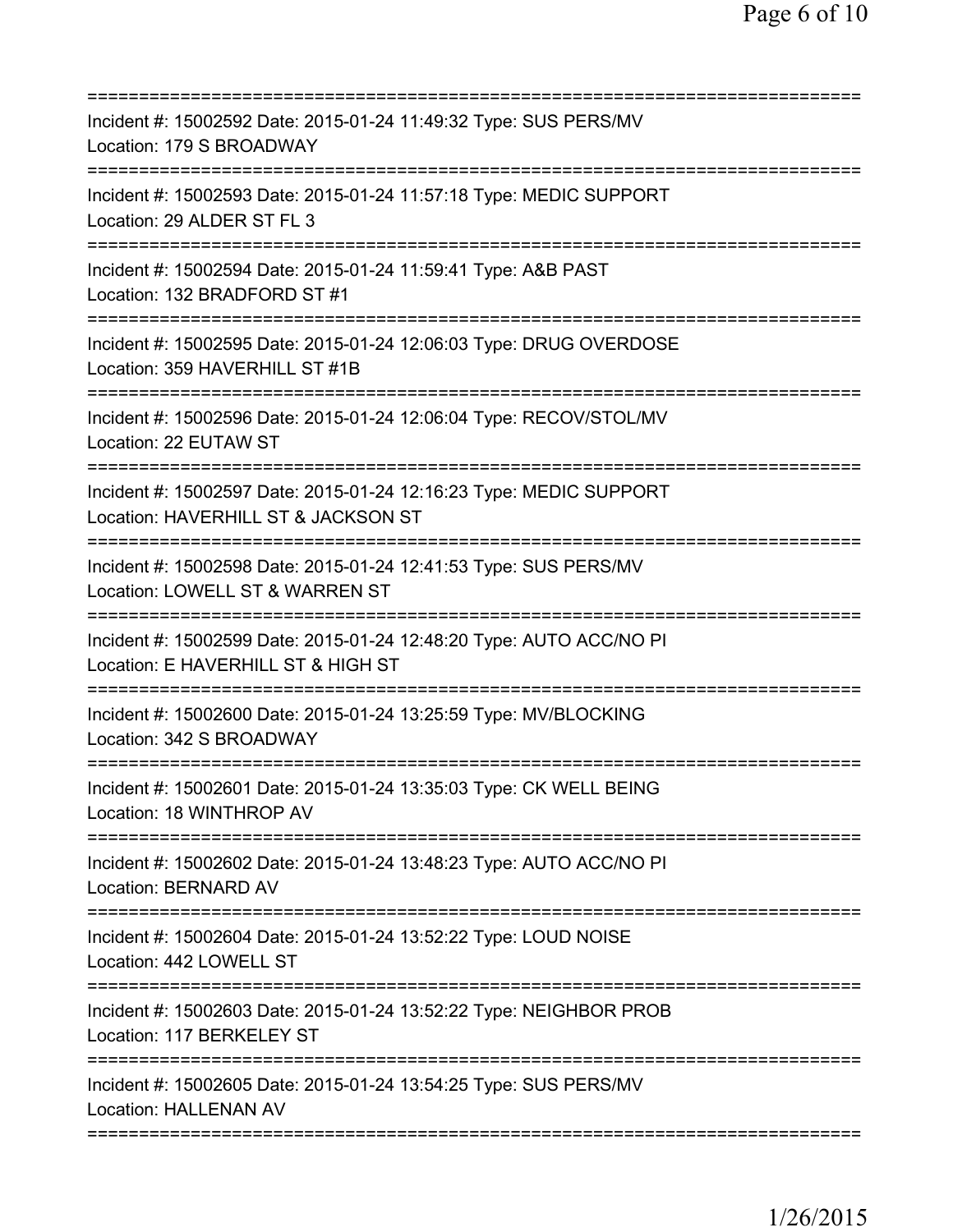| Incident #: 15002606 Date: 2015-01-24 13:55:32 Type: GUN CALL<br>Location: 225 BAILEY ST                                         |
|----------------------------------------------------------------------------------------------------------------------------------|
| Incident #: 15002607 Date: 2015-01-24 14:15:42 Type: M/V STOP<br>Location: 93 ESSEX ST                                           |
| Incident #: 15002608 Date: 2015-01-24 14:35:32 Type: AUTO ACC/PI<br>Location: MASON ST & WATER ST                                |
| Incident #: 15002609 Date: 2015-01-24 14:54:47 Type: LOST PROPERTY<br><b>Location: JACKSON CT</b>                                |
| Incident #: 15002610 Date: 2015-01-24 14:59:20 Type: MEDIC SUPPORT<br>Location: 2 FORDHAM RD                                     |
| ====================================<br>Incident #: 15002611 Date: 2015-01-24 15:12:50 Type: ASSIST FIRE<br>Location: 17 PARK ST |
| Incident #: 15002612 Date: 2015-01-24 15:18:42 Type: ANIMAL COMPL<br><b>Location: WINTHROP AV</b>                                |
| Incident #: 15002613 Date: 2015-01-24 15:25:41 Type: MEDIC SUPPORT<br>Location: 32 HANCOCK ST                                    |
| Incident #: 15002614 Date: 2015-01-24 15:33:11 Type: DOMESTIC/PROG<br>Location: 206 ESSEX ST FL 4                                |
| Incident #: 15002615 Date: 2015-01-24 15:37:07 Type: AUTO ACC/NO PI<br><b>Location: CURRANT HILL RD</b>                          |
| Incident #: 15002617 Date: 2015-01-24 15:40:08 Type: SHOPLIFTING<br>Location: CVS PHARMACY / 266 BROADWAY                        |
| ===================================<br>Incident #: 15002616 Date: 2015-01-24 15:40:57 Type: ASSIST FIRE<br>Location: 97 PARK ST  |
| Incident #: 15002618 Date: 2015-01-24 15:54:21 Type: LOCKOUT<br>Location: 44 FARNHAM ST FL 1                                     |
| Incident #: 15002619 Date: 2015-01-24 16:35:06 Type: SUS PERS/MV<br>Location: 700 ESSEX ST                                       |
| Incident #: 15002621 Date: 2015-01-24 16:46:37 Type: GENERAL SERV                                                                |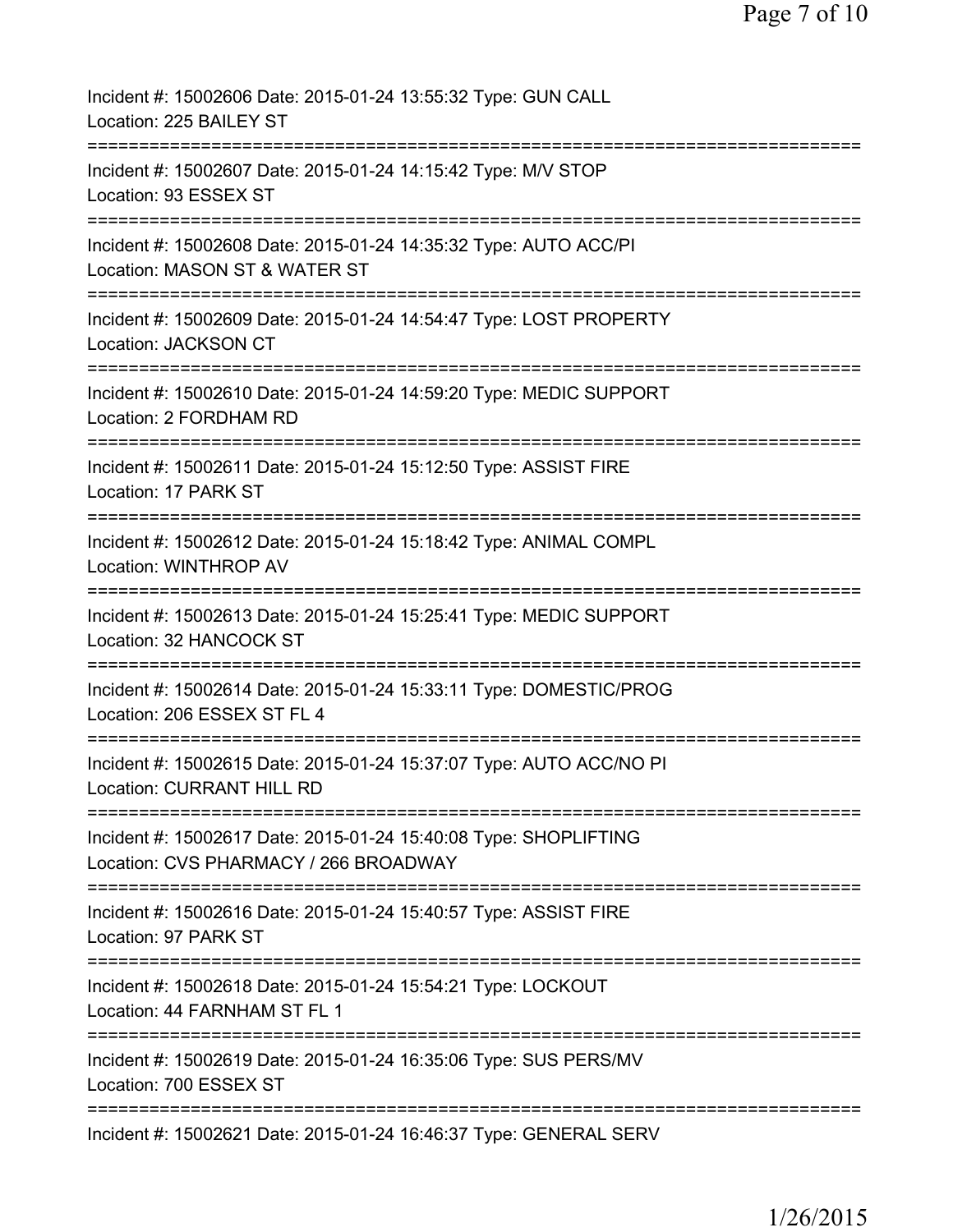Location: 2 LANSDOWNE CT =========================================================================== Incident #: 15002620 Date: 2015-01-24 16:47:11 Type: AUTO ACC/NO PI Location: BROADWAY & CROSS ST =========================================================================== Incident #: 15002622 Date: 2015-01-24 16:56:53 Type: MEDIC SUPPORT Location: 18 WINTHROP AV =========================================================================== Incident #: 15002624 Date: 2015-01-24 17:15:53 Type: GENERAL SERV Location: ALL CHECKS CASHED / 9 BROADWAY =========================================================================== Incident #: 15002623 Date: 2015-01-24 17:19:02 Type: B&E/PAST Location: 7 LENOX CIR =========================================================================== Incident #: 15002625 Date: 2015-01-24 17:29:08 Type: HIT & RUN M/V Location: LAWRENCE ST & MYRTLE ST =========================================================================== Incident #: 15002626 Date: 2015-01-24 17:44:15 Type: A&B D/W PAST Location: 18 WINTHROP AV =========================================================================== Incident #: 15002627 Date: 2015-01-24 17:51:55 Type: NOISE ORD Location: 445 ESSEX ST FL 2 =========================================================================== Incident #: 15002628 Date: 2015-01-24 18:06:00 Type: ALARM/BURG Location: COMMONWEALTH MOTORS HONDA / 2 COMMONWEALTH DR =========================================================================== Incident #: 15002629 Date: 2015-01-24 18:14:02 Type: M/V STOP Location: MARKET ST & PARKER ST =========================================================================== Incident #: 15002630 Date: 2015-01-24 18:16:45 Type: DOMESTIC/PROG Location: 54 MANCHESTER ST #2 FL 2 =========================================================================== Incident #: 15002631 Date: 2015-01-24 18:26:56 Type: M/V STOP Location: RIVERSIDE DR =========================================================================== Incident #: 15002632 Date: 2015-01-24 18:28:19 Type: COURT DOC SERVE Location: 16 OAKLAND RD =========================================================================== Incident #: 15002633 Date: 2015-01-24 18:42:15 Type: M/V STOP Location: 32 LAWRENCE ST =========================================================================== Incident #: 15002634 Date: 2015-01-24 18:43:03 Type: COURT DOC SERVE Location: 40 DARTMOUTH ST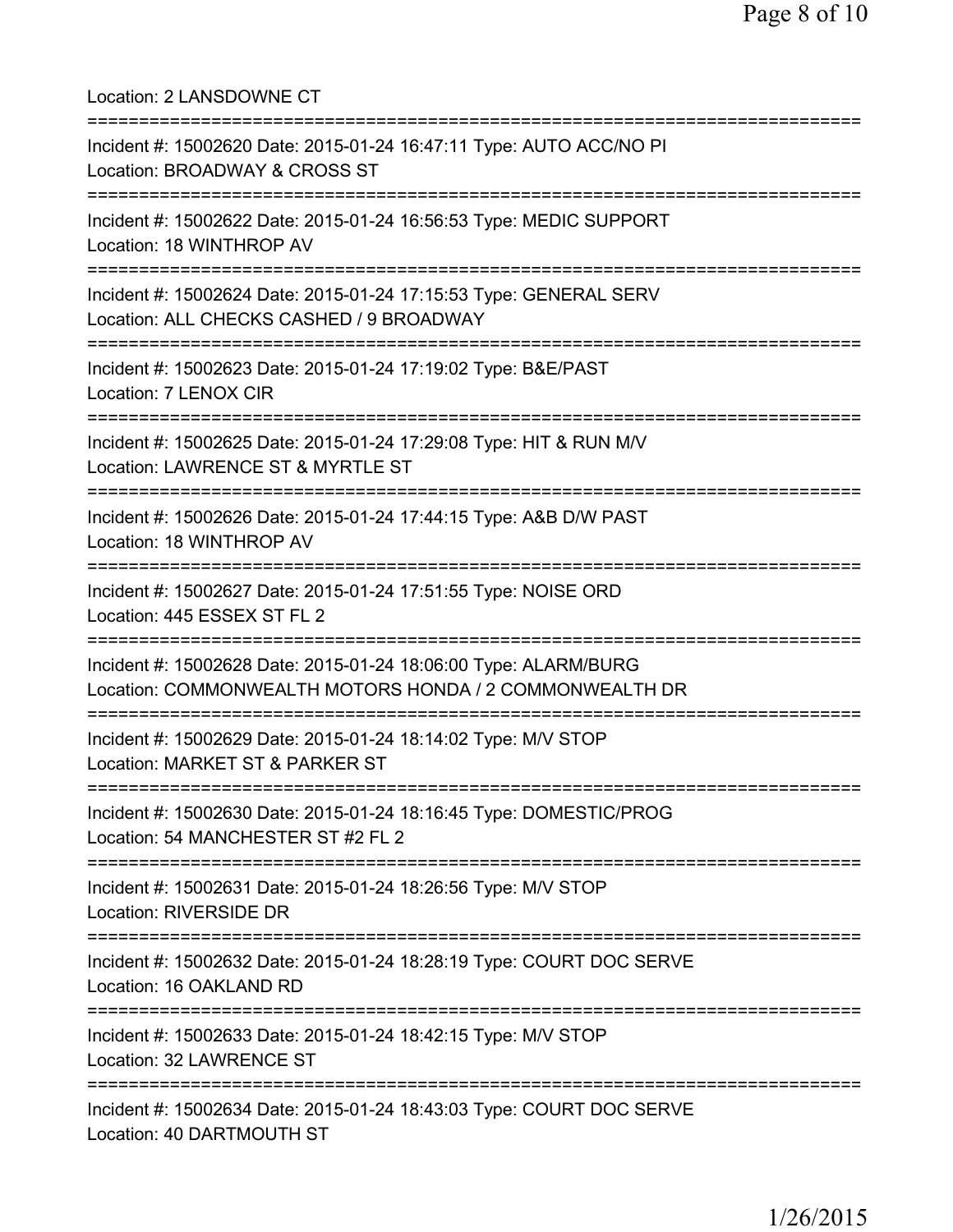| Incident #: 15002635 Date: 2015-01-24 19:08:18 Type: UNWANTEDGUEST<br>Location: JADES GARDEN / 368 BROADWAY                                                                |
|----------------------------------------------------------------------------------------------------------------------------------------------------------------------------|
| Incident #: 15002636 Date: 2015-01-24 19:25:27 Type: ASSSIT OTHER PD<br>Location: 499 HAVERHILL ST                                                                         |
| Incident #: 15002637 Date: 2015-01-24 19:46:40 Type: MISSING PERS<br>Location: 70 RAILROAD ST                                                                              |
| Incident #: 15002638 Date: 2015-01-24 19:54:51 Type: MV/BLOCKING<br>Location: 2 HAZEL PL                                                                                   |
| Incident #: 15002639 Date: 2015-01-24 20:15:18 Type: ALARM/BURG<br>Location: TOP DONUT / 123 LAWRENCE ST                                                                   |
| =================================<br>Incident #: 15002640 Date: 2015-01-24 20:18:42 Type: SUS PERS/MV<br>Location: LENOX CIR & MT VERNON ST<br>=========================== |
| Incident #: 15002641 Date: 2015-01-24 20:37:57 Type: B&E/PROG<br>Location: 2 NIGHTINGALE CT                                                                                |
| Incident #: 15002642 Date: 2015-01-24 20:46:21 Type: NOISE ORD<br>Location: 445 ESSEX ST FL 2                                                                              |
| Incident #: 15002643 Date: 2015-01-24 21:03:03 Type: SPECIAL CHECK<br>Location: 7 LENOX CIR                                                                                |
| Incident #: 15002644 Date: 2015-01-24 22:25:26 Type: M/V STOP<br>Location: 206 AMESBURY ST                                                                                 |
| Incident #: 15002645 Date: 2015-01-24 22:34:37 Type: AMBULANCE ASSSI<br>Location: 128 ALLSTON ST FL 1                                                                      |
| Incident #: 15002646 Date: 2015-01-24 22:40:25 Type: INVESTIGATION<br>Location: 89 BROMFIELD ST                                                                            |
| Incident #: 15002647 Date: 2015-01-24 22:51:53 Type: FIGHT<br>Location: 31 BASSWOOD ST FL 3                                                                                |
| Incident #: 15002648 Date: 2015-01-24 23:02:35 Type: ROBBERY ARMED<br>Location: 284 BROADWAY FL 1                                                                          |
|                                                                                                                                                                            |